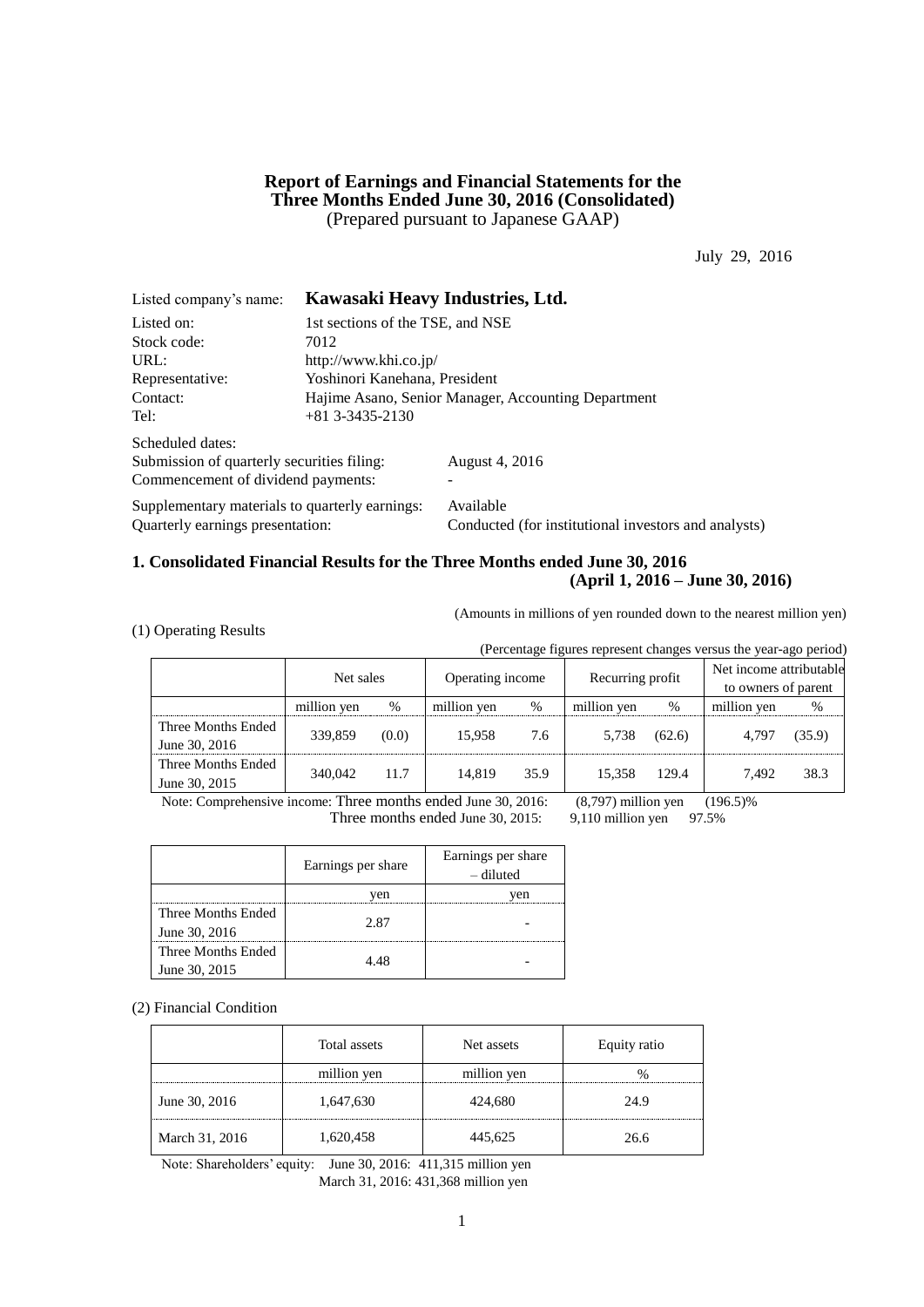### **2. Dividends**

|                     |              | Dividend per share |              |               |           |  |  |
|---------------------|--------------|--------------------|--------------|---------------|-----------|--|--|
|                     | End of first | End of second      | End of third | End of fiscal |           |  |  |
| Record date or term | quarter      | quarter            | quarter      | vear          | Full year |  |  |
|                     | yen          | yen                | yen          | yen           | yen       |  |  |
| Year ended          |              | 5.00               |              | 7.00          | 12.00     |  |  |
| March 31, 2016      |              |                    |              |               |           |  |  |
| Year ending         |              |                    |              |               |           |  |  |
| March 31, 2017      |              |                    |              |               |           |  |  |
| Year ending March   |              | 4.00               |              | 6.00          | 10.00     |  |  |
| 31, 2017 (forecast) |              |                    |              |               |           |  |  |

Note: Revisions to the most recently announced dividend forecast: None

# **3. Forecast of Consolidated Earnings for the Year Ending March 31, 2017**

## **(April 1, 2016 – March 31, 2017)**

| (Percentage figures represent changes versus the year-ago period) |             |       |                                      |        |                                     |        |             |        |              |
|-------------------------------------------------------------------|-------------|-------|--------------------------------------|--------|-------------------------------------|--------|-------------|--------|--------------|
|                                                                   |             |       |                                      |        |                                     |        | Net income  |        | Earnings per |
|                                                                   | Net sales   |       | Operating income<br>Recurring profit |        | attributable to owners<br>of parent |        | share       |        |              |
|                                                                   | million yen | %     | million yen                          | $\%$   | million yen                         | %      | million yen | $\%$   | yen          |
| For six months<br>ending<br>September 30,<br>2016                 | 700,000     | (1.1) | 22,000                               | (47.9) | 22,000                              | (45.3) | 14,500      | (46.0) | 8.67         |
| Full year                                                         | 1,570,000   | 1.8   | 70,000                               | (27.0) | 69,000                              | (25.9) | 49,000      | 6.4    | 29.33        |

Note: Revisions to the most recently announced earnings forecast: None

### **Notes**

1) Changes affecting the status of material subsidiaries (scope of consolidation): None

- 2) Accounting procedures specific to preparation of quarterly consolidated financial statements: Yes \*For further details, see "2. Summary Information (Notes) (2) Accounting procedures specific to preparation of quarterly consolidated financial statements " on page 9 in the Accompanying Materials.
- 3) Changes in accounting policies, changes in accounting estimates, and correction of errors
	- (1) Changes in accounting policies in accord with revisions to accounting standards: None
	- (2) Changes in accounting policies other than (1): None
	- (3) Changes in accounting estimates: None
	- (4) Correction of errors: None

### 4) Number of shares issued and outstanding (common stock)

|                  | (1) Number of shares issued as of period-end (including treasury stock) |
|------------------|-------------------------------------------------------------------------|
| June $30.2016$ : | 1,670,805,320 shares                                                    |
| March 31, 2016:  | 1,670,805,320 shares                                                    |

- (2) Number of shares held in treasury as of period-end June 30, 2016: 232,163 shares March 31, 2016: 228,992 shares
- (3) Average number of shares during respective periods Three months ended June 30, 2016: 1,670,574,322 shares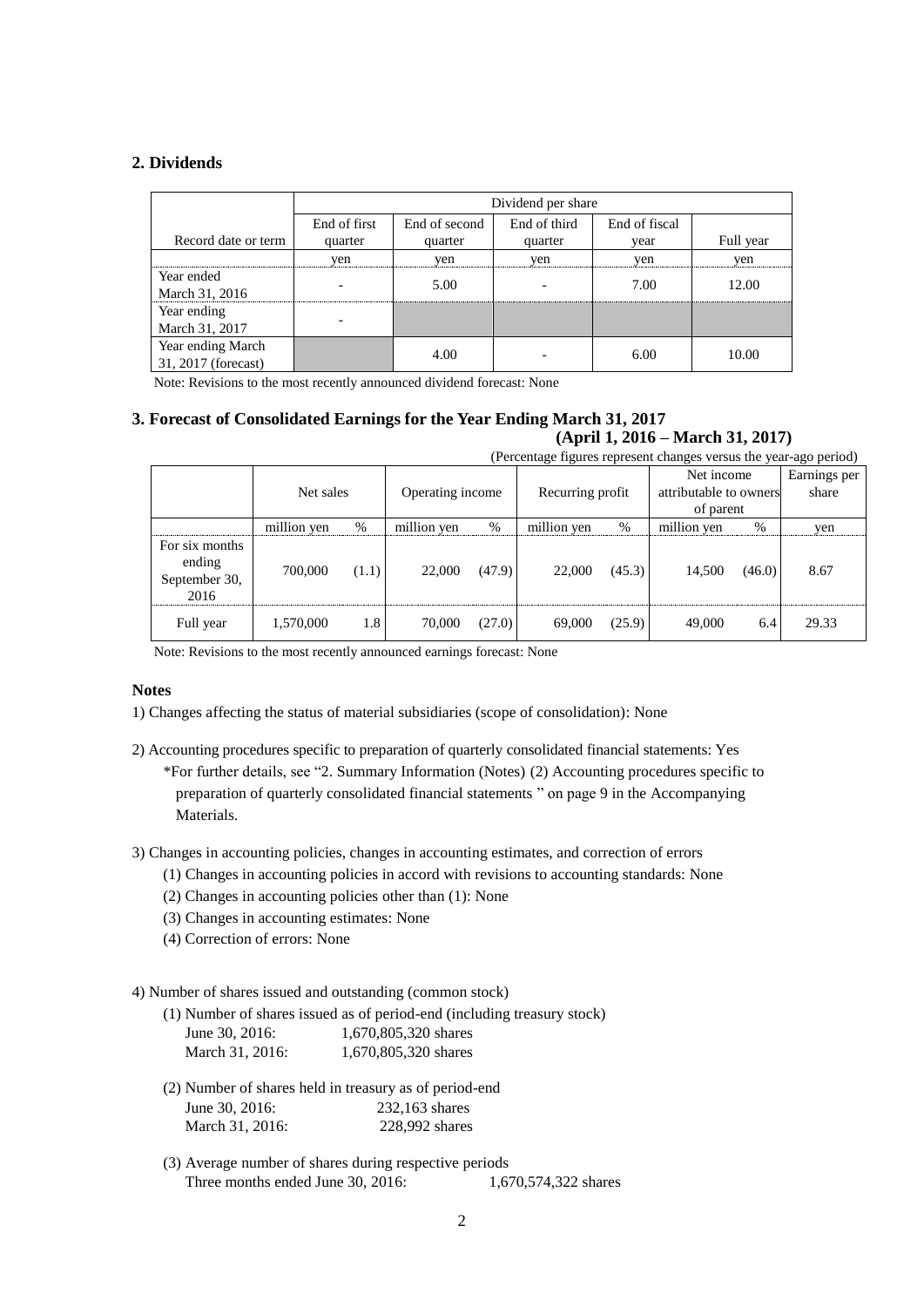### **Quarterly review status**

This report is exempt from the quarterly review of accounts conducted in accord with Japan's Financial Instruments and Exchange Act. As of this report's publication, the quarterly review of the quarterly financial results had not been completed.

#### **Appropriate Use of Financial Forecasts and Other Important Matters**

### *Forward-Looking Statements*

These materials contain various forward-looking statements and other forecasts regarding performance and other matters. Such statements are based on information available at the time of their preparation, and do not mean that the Company promises to achieve these figures. Actual results may differ from those expressed or implied by forward-looking statements due to a range of factors. For assumptions underlying earnings forecasts and other information regarding the use of such forecasts, refer to "1. Qualitative Information and Financial Statements(3) Consolidated earnings outlook " on page 9 in the Accompanying Materials.

### *How to Obtain Supplementary Briefing Material on Quarterly Financial Results and Details of the Quarterly Financial Results Briefing*

The Company plans to conduct a briefing for institutional investors and analysts by conference call on Friday July 29, 2016, and to post the briefing material on quarterly financial results to be used for the briefing on TDnet and the Company's website simultaneously with the announcement of financial results.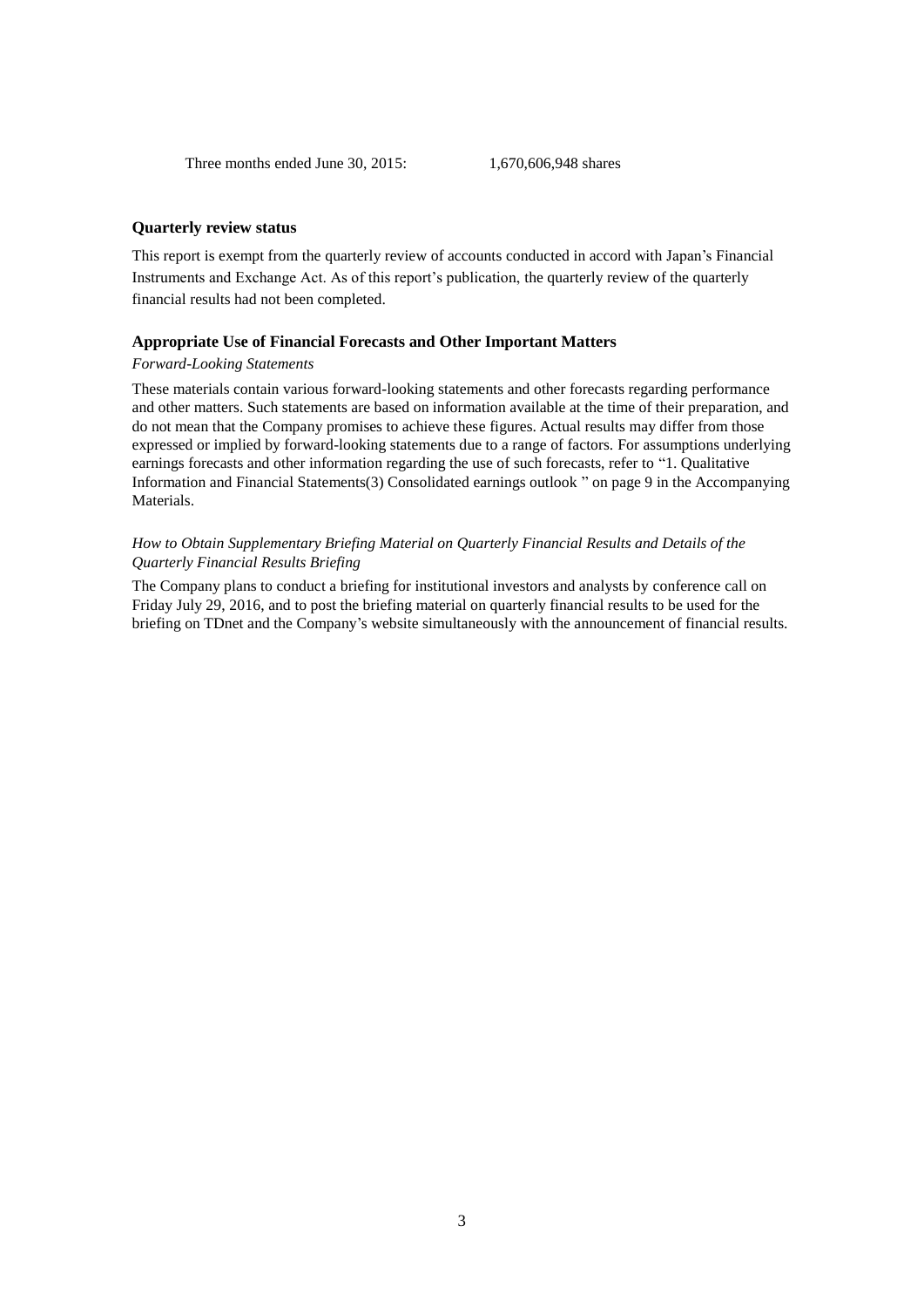# **Accompanying Materials – Contents**

| 1. Qualitative Information and Financial Statements                                              | 5  |
|--------------------------------------------------------------------------------------------------|----|
| (1) Consolidated operating results                                                               | 5  |
| (2) Consolidated financial position                                                              | 8  |
| (3) Consolidated earnings outlook                                                                | 9  |
| 2. Summary Information (Notes)                                                                   | 9  |
| (1) Changes affecting the status of material subsidiaries (scope of consolidation)               | 9  |
| (2) Accounting procedures specific to preparation of quarterly consolidated financial statements | 9  |
| (3) Changes in accounting policies, changes in accounting estimates, and correction of errors    | 10 |
| (4) Additional information                                                                       | 10 |
| 3. Consolidated Financial Statements                                                             | 11 |
| (1) Consolidated balance sheets                                                                  | 11 |
| (2) Consolidated statements of income and comprehensive income                                   | 13 |
| (Consolidated statements of income for the three months ended June 30, 2016)                     | 13 |
| (Consolidated statements of comprehensive income for the three months ended June 30, 2016)       | 13 |
| (3) Notes on financial statements                                                                | 14 |
| (Notes on the going-concern assumption)                                                          | 14 |
| (Notes on significant changes in the amount of shareholders' equity)                             | 14 |
| (Related to consolidated statements of income)                                                   | 14 |
| (Segment information and others)                                                                 | 14 |
| 4. Supplementary Information                                                                     | 15 |
| (1) Consolidated cash flow statements (condensed)                                                | 15 |
| (2) Orders and sales (consolidated)                                                              | 16 |
| (3) Net sales by geographic area (consolidated)                                                  | 17 |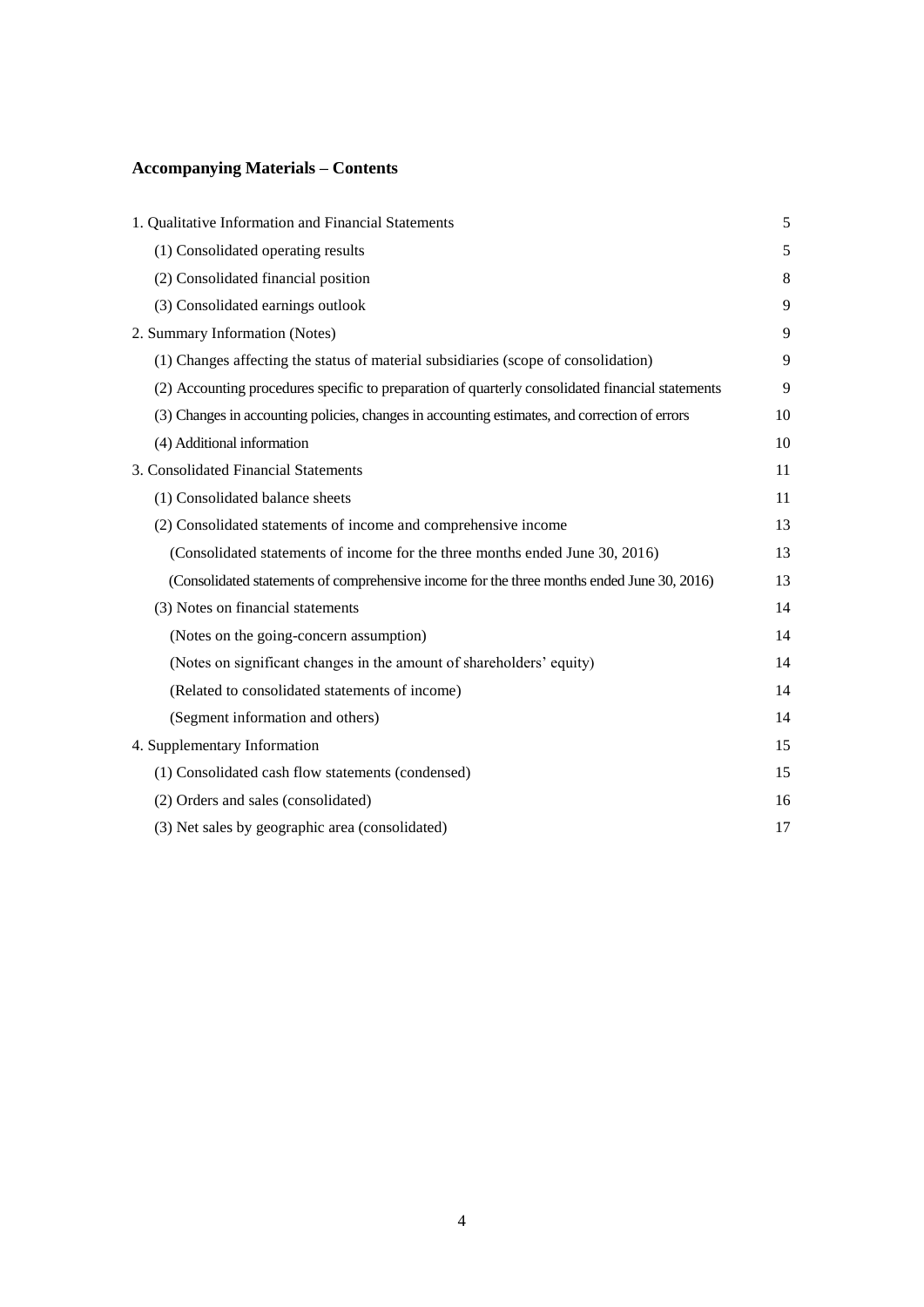### **1. Qualitative Information and Financial Statements**

### **(1) Consolidated operating results**

In the first three months of the fiscal year ending March 31, 2017, the global economy continues to grow modestly, with growth centered on the U.S. On the other hand, it is relatively lacking in vigor due to the economic slowdown in emerging countries and resource-rich countries, especially China. In addition, future economic prospects have become increasingly uncertain in conjunction with the international market turmoil caused by as well as concerns about Brexit's future negative impacts on the real economy. Going forward, these risks with the potential to drag down the global economy must continue to be watched.

The Japanese economy remains at a standstill due to the decline in external demand, lackluster personal consumption, and other factors. Going forward, the economy is expected to grow modestly overall due to steady improvement in the income and employment environments. However, there are concerns that the yen's rapid appreciation since the start of the year will negatively impact corporate earnings, particularly among exporters, and hurt business sentiment.

Amid such an operating environment, the Group's orders received in the first quarter declined versus the same period of the previous fiscal year, mainly in the Plant & Infrastructure segment. Net sales in the first quarter were on par with the same period of the previous fiscal year, as the decline in sales resulting from the assignment of the construction machinery business was offset by the increase in sales in Plant & Infrastructure, Ship & Offshore Structure and other segments. There was an increase in operating income due to higher profit in the Motorcycle  $\&$  Engine, Aerospace, and other segments, while recurring profit and net income attributable to owners of parent fell due to an increase in foreign exchange losses and other factors.

The Group's consolidated orders received decreased by ¥85.1 billion year on year to ¥258.6 billion, consolidated net sales totaled ¥339.8 billion, which was on par with the same period of the previous year, consolidated operating income increased by ¥1.1 billion year on year to ¥15.9 billion, consolidated recurring profit decreased by ¥9.6 billion year on year to ¥5.7 billion, and net income attributable to owners of parent decreased by ¥2.6 billion year on year to ¥4.7 billion.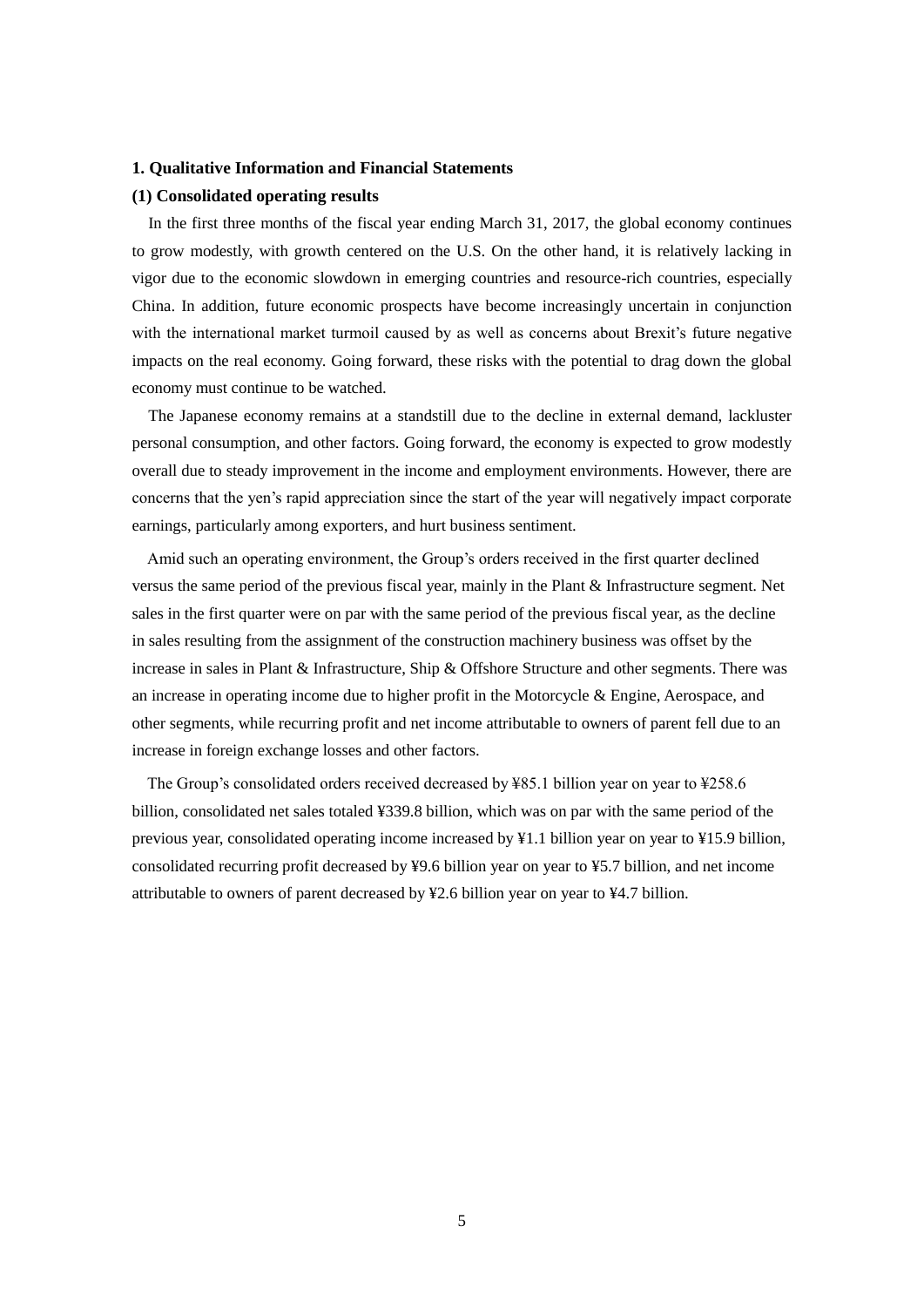First-quarter consolidated operating performance is summarized by segment below.

### **Segment Information**

Three months ended June 30 Orders received  $2015 (A)$  2016 (B) Change  $(B-A)$  Three months ended June 30 Net sales Operating income Net sales Operating income Net sales Operating income 2015  $(A)$ 2016 (B) Change  $(B - A)$ Ship & Offshore Structure | 23.4 (0.5) 31.1 0.6 7.6 1.2 17.2 2.2 (14.9) Rolling Stock | 32.1 | 1.5 | 28.8 | 0.7 | (3.3) | (0.7) | 46.9 | 23.2 | (23.6) Aerospace | 76.0 8.4 80.0 9.5 4.0 1.0 52.6 41.6 (10.9) Gas Turbine & Machinery | 51.9 3.6 49.1 3.2 (2.8)  $(0.3)$  35.2 50.6 15.4 Plant & Infrastructure | 23.4 (0.1) 31.7 | 0.6 | 8.2 | 0.7 | 55.3 | 18.0 (37.3) Motorcycle & Engine 72.1 (1.0) 69.2 0.3 (2.8) 1.3 72.1 69.2 (2.8) Precision Machinery | 29.9 1.8 32.9 2.1 2.9 0.2 31.1 33.1 1.9 Other 30.7 0.8 16.7 0.7 (14.0) (0.1) 32.9 20.2 (12.7) Adjustments | - 0.2 - (1.9) - (2.1) - - - -Total 340.0 14.8 339.8 15.9 (0.1) 1.1 343.7 258.6 (85.1)

Segment net sales, operating income, and orders received (billion yen)

Notes: 1. Net sales include only sales to external customers.

2.The Motorcycle & Engine segment's orders received are equal to its net sales as production is based mainly on estimated demand.

### **Ship & Offshore Structure**

Consolidated orders received fell ¥14.9 billion year on year to ¥2.2 billion, due to the drop in demand for newly-built ships.

Consolidated net sales increased ¥7.6 billion year on year to ¥31.1 billion, due to an increase in the amount of shipbuilding of LNG carriers, LPG carriers and submarines, along with other factors, despite the impact of the appreciation of the yen.

Consolidated operating income improved ¥1.2 billion year on year to ¥0.6 billion, attributable to the increase in sales, the reversal of allowance for doubtful receivables resulting from the appreciation of the yen, and other factors.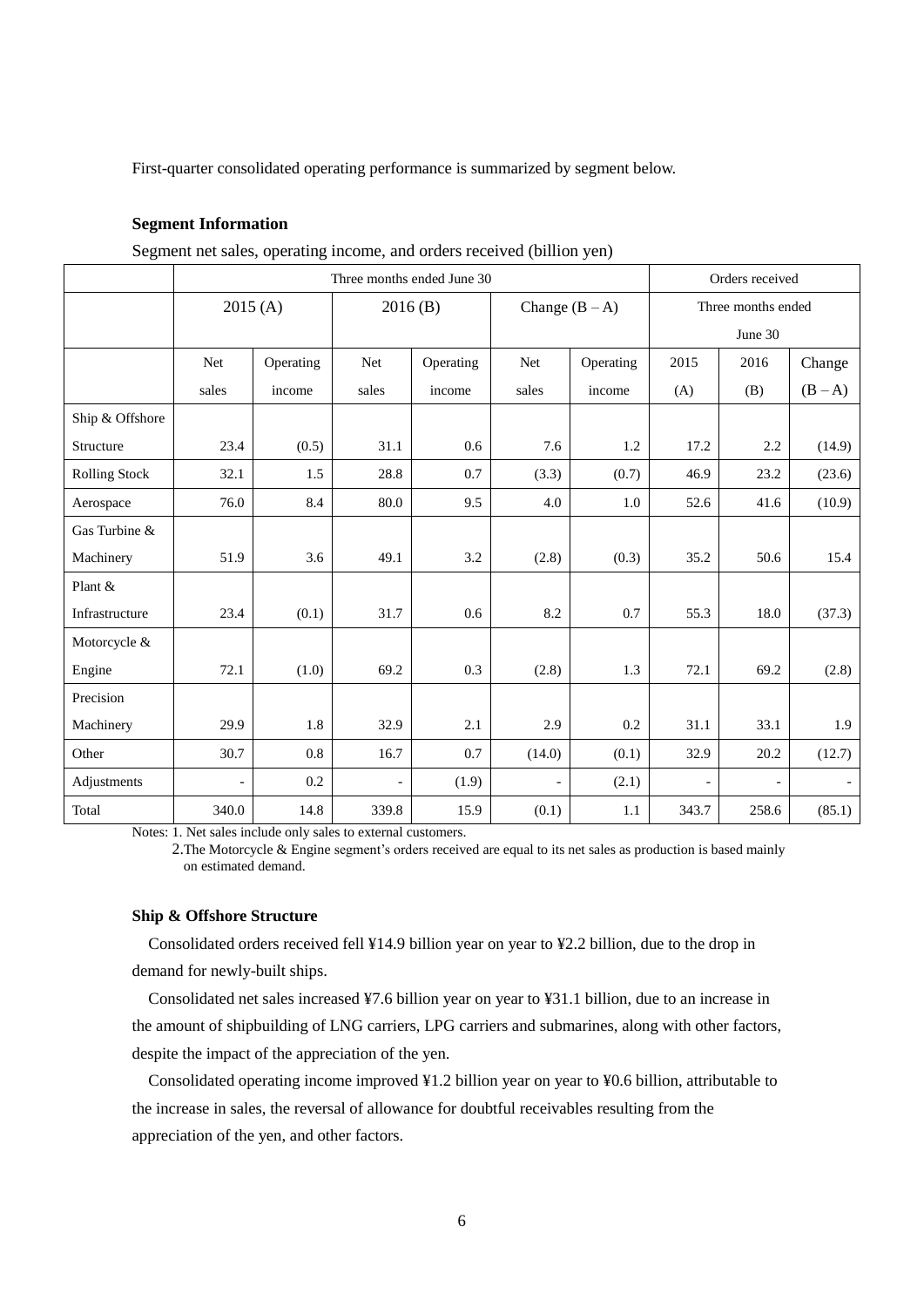### **Rolling Stock**

Consolidated orders received declined ¥23.6 billion year on year to ¥23.2 billion, as a large order for North America was received in the same quarter of the previous fiscal year.

Consolidated net sales fell ¥3.3 billion year on year to ¥28.8 billion, due to the decline in rolling stock parts for overseas markets and other factors.

Consolidated operating income fell ¥0.7 billion year on year to ¥0.7 billion, due to the drop in sales and profit margin, along with other factors.

### **Aerospace**

Consolidated orders received fell ¥10.9 billion year on year to ¥41.6 billion, due to the impact of the yen's appreciation, the decline in component parts for commercial aircraft, and other factors.

Consolidated net sales increased ¥4.0 billion year on year to ¥80.0 billion, due to the increase in sales to the Ministry of Defense, a continued high level of sales of component parts for commercial aircraft, and other factors, despite the impact of the yen's appreciation.

Consolidated operating income increased ¥1.0 billion year on year to ¥9.5 billion, due to the increase in sales and other factors.

### **Gas Turbine & Machinery**

Consolidated orders received increased ¥15.4 billion year on year to ¥50.6 billion, due to the increase in orders received for gas engines for the domestic market and other factors.

Consolidated net sales fell ¥2.8 billion year on year to ¥49.1 billion, due to the decline in sales to the Ministry of Defense, the impact of the yen's appreciation and other factors, despite the increase in component parts of commercial aircraft jet engines.

Consolidated operating income fell ¥0.3 billion year over year to ¥3.2 billion, as a result of the decline in sales.

### **Plant & Infrastructure**

Consolidated orders received declined ¥37.3 billion year on year to ¥18.0 billion, as large orders, including municipal refuse incineration plants for the domestic market, were received in the same period of the previous fiscal year.

Consolidated net sales increased ¥8.2 billion year on year to ¥31.7 billion, due to an increase in construction work volume on a chemical plant for an overseas market.

Consolidated operating income increased ¥0.7 billion year on year to ¥0.6 billion, due to the increase in sales.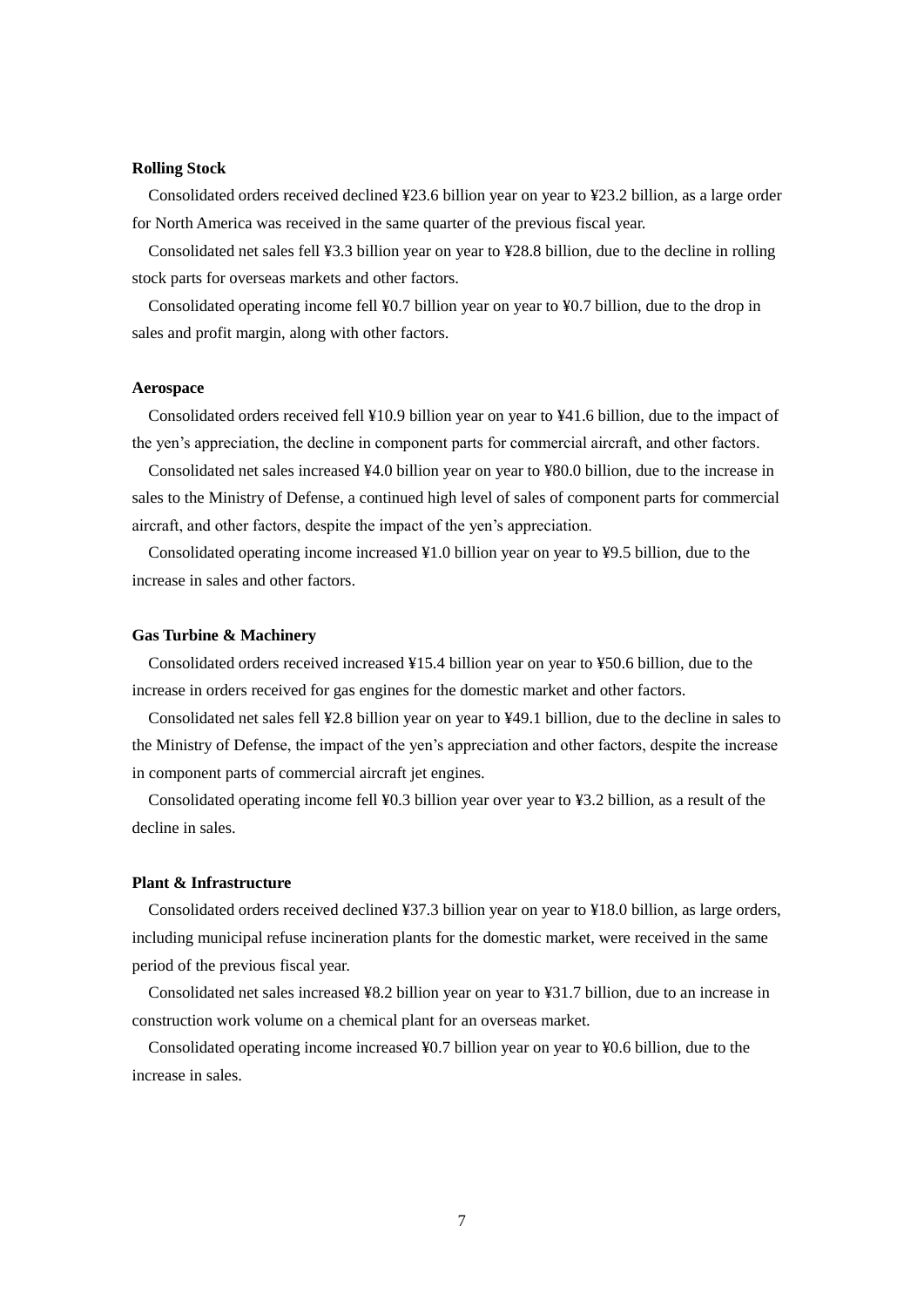### **Motorcycle & Engine**

Consolidated net sales declined ¥2.8 billion year on year to ¥69.2 billion due to the impact of the yen's appreciation, the decline in general-purpose gasoline engines, and other factors, despite the increase in sales of motorcycles for developed countries and automobiles.

Consolidated operating income increased ¥1.3 billion year on year to ¥0.3 billion, due to the improvement in the model mix and other factors, despite the drop in profit resulting from the decline in sales.

#### **Precision Machinery**

Consolidated orders received increased ¥1.9 billion year on year to ¥33.1 billion, due to the increase in industrial robots and other factors.

Consolidated net sales increased ¥2.9 billion year on year to ¥32.9 billion, due to an increase in sales of industrial robots, hydraulic components, and other factors.

Consolidated operating income increased ¥0.2 billion to ¥2.1 billion, due to the increase in sales.

### **Other Operations**

Consolidated net sales fell ¥14.0 billion year on year to ¥16.7 billion, due to the assignment of the construction machinery business and other factors.

Consolidated operating income was ¥0.7 billion, on par with the same period of the previous fiscal year.

### **(2) Consolidated financial position**

At June 30, 2016, consolidated assets totaled ¥1,647.6 billion, an increase of ¥27.1 billion from March 31, 2016. This was attributable to an increase in trade receivables. Liabilities as of June 30, 2016, totaled ¥1,222.9 billion, a ¥48.1 billion increase versus March 31, 2016, due to the increase in commercial paper and other interest-bearing debt, despite the decline in trade payables. Interest-bearing debt increased ¥86.2 billion to ¥484.6 billion. Net assets fell ¥20.9 billion to ¥424.6 billion, due to the decline in foreign currency translation adjustments in conjunction with the yen's appreciation, dividend payments, and other factors.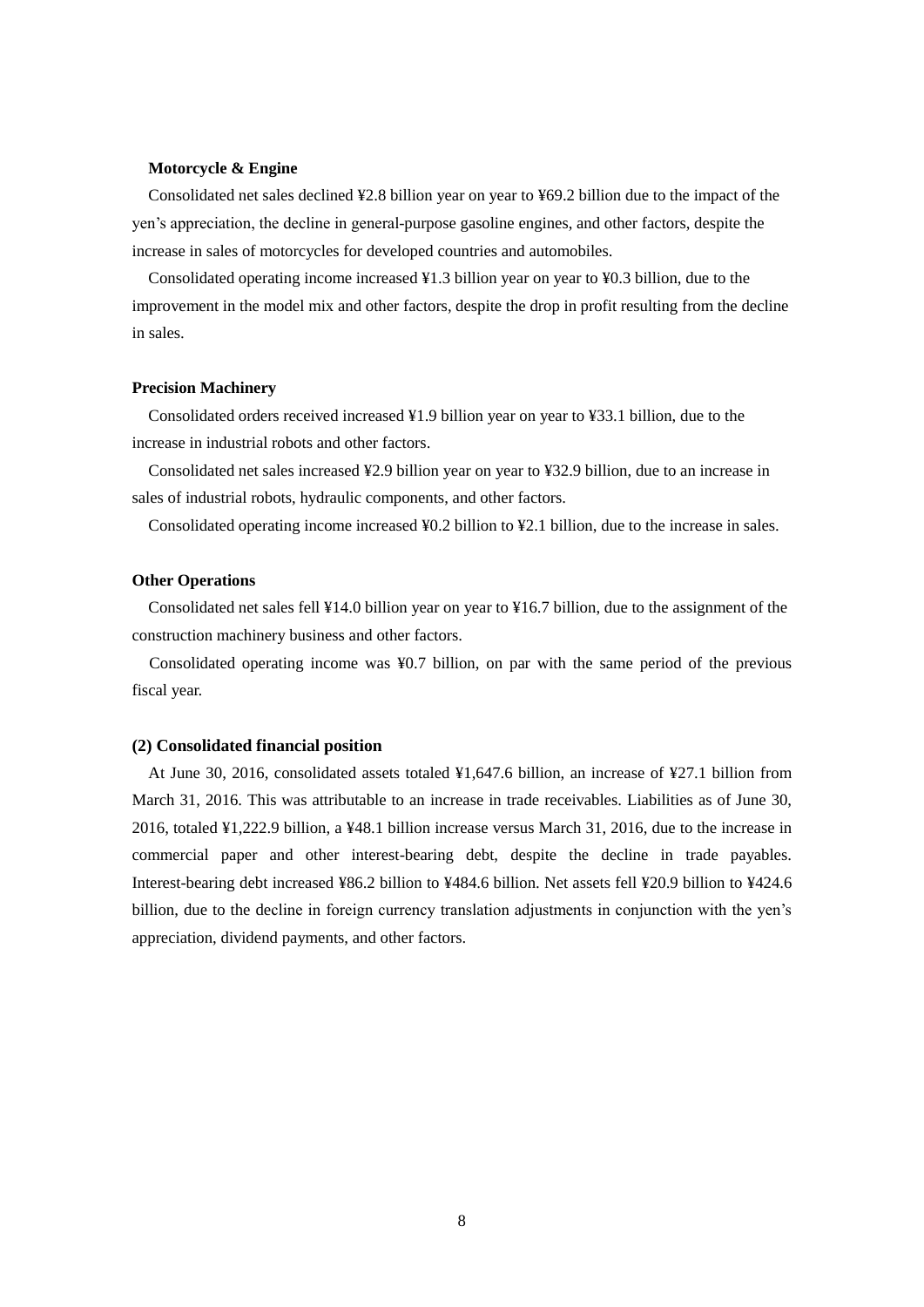### **(3) Consolidated earnings outlook**

The business environment surrounding the Group has become increasingly uncertain, as despite expectations for continued moderate growth centered on the U.S., there are concerns about the impacts of the economic slowdown in emerging countries along with crude oil price movements, in addition to turmoil in international financial markets due to Brexit and worries about an overall global economic downturn, among other concerns. Given this kind of environment, the Company has decided to spend more time analyzing the future outlook. Consequently, the Company has left its earnings forecasts for the fiscal year ending March 31, 2017 unchanged from the values previously announced on April 27, 2016.

Given the extremely unstable conditions in the foreign exchange market, the Company has left the exchange rates used in making these earnings forecasts unchanged from the previously announced values. As such, the Company's earnings forecasts assume exchange rates of ¥110 to the U.S. dollar and ¥125 to the euro.

### *Note regarding consolidated earnings outlook*

The above earnings outlook is based on information available at the time of preparation, and includes risks and uncertainties. We therefore discourage making investment decisions depending solely on this outlook. Actual earnings may differ materially from this outlook, due to a variety of important factors stemming from changes the external environment and/or the Company's internal environment. Important factors that impact actual operating performance include, but are not limited to, the economic situation surrounding the Company's scope of business, foreign exchange rates, in particular the yen/dollar exchange rate, tax codes and other regulatory system-related issues.

### **2. Summary Information (Notes)**

## **(1) Changes affecting the status of material subsidiaries (scope of consolidation)** Not applicable

#### **(2) Accounting procedures specific to preparation of quarterly consolidated financial statements**

The Company calculates tax expense by rationally estimating its effective tax rate after application of deferred-tax accounting to pretax net income for the fiscal year, which includes the first quarter under review, and multiplying quarterly pretax net income by said estimated effective tax rate. If unable to use the estimated effective tax rate, the Company calculates tax expense by multiplying the statutory effective tax rate by quarterly pretax net income adjusted to reflect material differences other than temporary differences.

Income taxes are reported inclusive of income tax adjustments.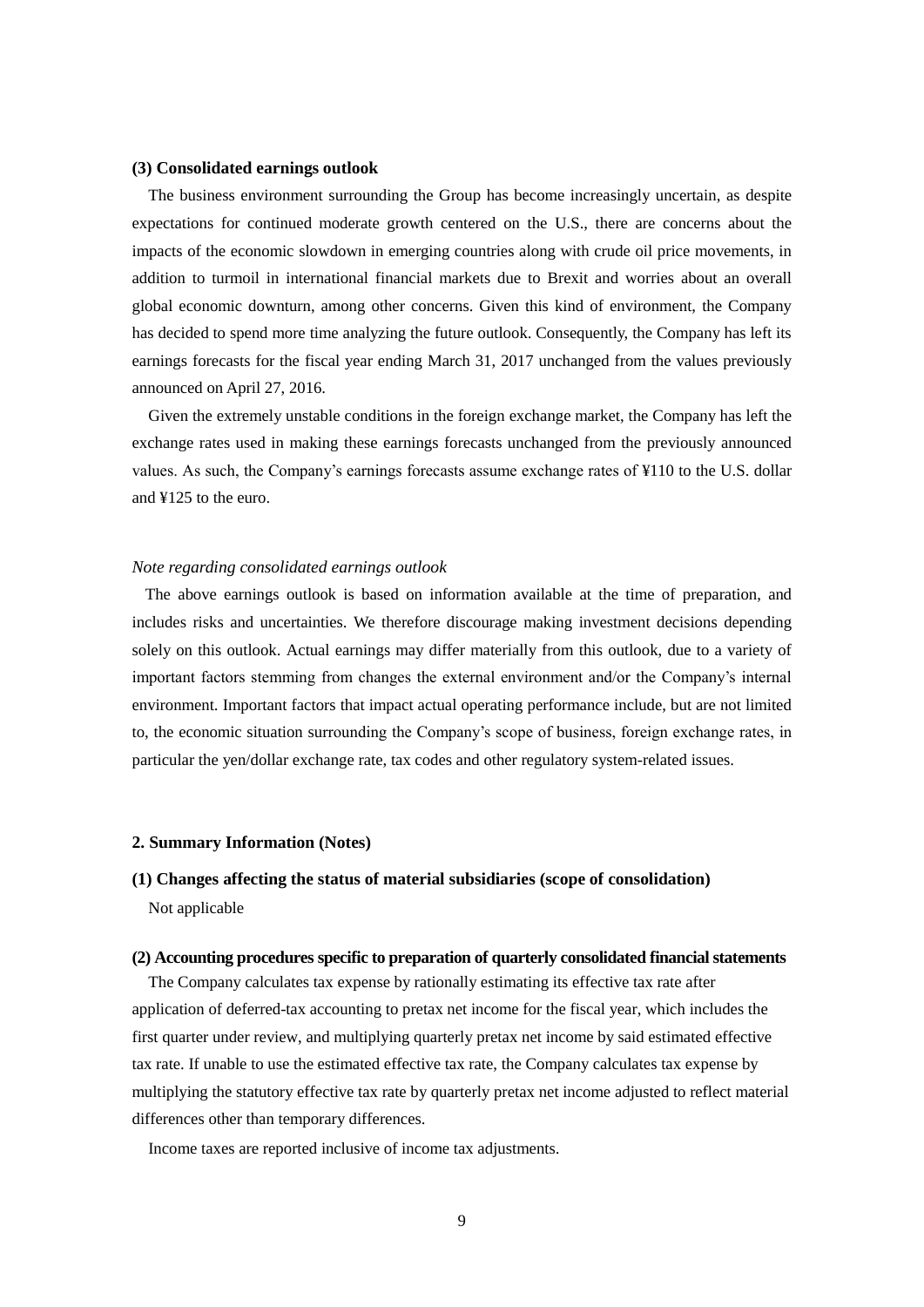# **(3) Changes in accounting policies, changes in accounting estimates, and correction of errors** Not applicable

### **(4) Additional information**

(Application of the Implementation Guidance on Recoverability of Deferred Tax Assets) The Implementation Guidance on Recoverability of Deferred Tax Assets (ASBJ Guidance No. 26, March 28, 2016) has been applied starting with the first quarter ended June 30, 2016.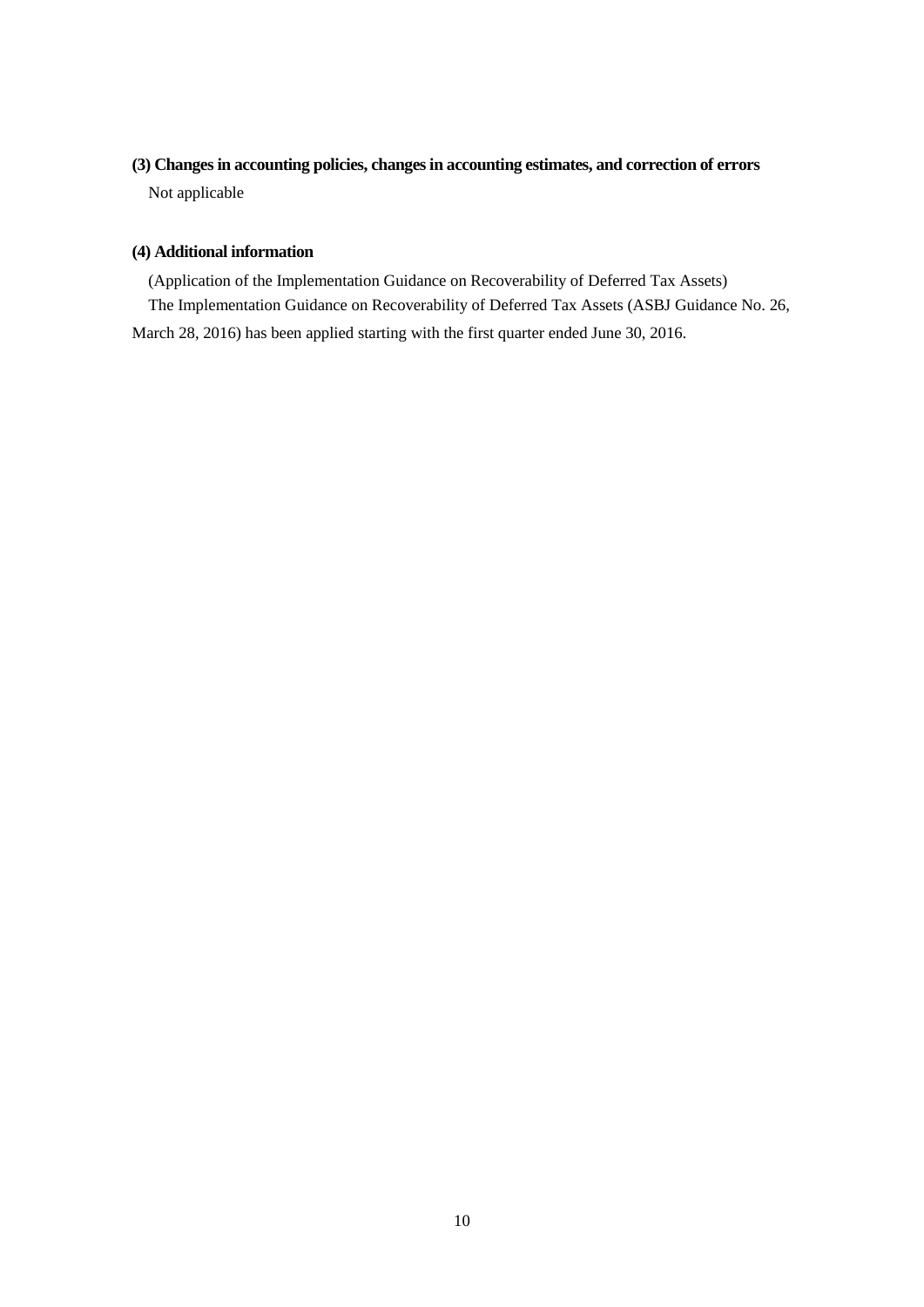## **3. Consolidated Financial Statements**

## **(1) Consolidated balance sheets**

|                                                                                    | Million yen    |               |  |
|------------------------------------------------------------------------------------|----------------|---------------|--|
|                                                                                    | As of          | As of         |  |
|                                                                                    | March 31, 2016 | June 30, 2016 |  |
| <b>Assets</b>                                                                      |                |               |  |
| <b>Current</b> assets                                                              |                |               |  |
| Cash on hand and in banks                                                          | 42,157         | 39,131        |  |
| Trade receivables                                                                  | 381,339        | 401,377       |  |
| Merchandise and finished products                                                  | 57,092         | 50,445        |  |
| Work in process                                                                    | 324,915        | 339,444       |  |
| Raw materials and supplies                                                         | 110,956        | 108,989       |  |
| Other                                                                              | 104,019        | 116,247       |  |
| Allowance for doubtful receivables                                                 | (2,578)        | (2,307)       |  |
| Total current assets                                                               | 1,017,903      | 1,053,328     |  |
| <b>Fixed assets</b>                                                                |                |               |  |
| Net property, plant and equipment                                                  | 436,557        | 433,500       |  |
| Intangible assets                                                                  | 15,475         | 15,098        |  |
| Investments and other assets                                                       |                |               |  |
| Other                                                                              | 160,423        | 154,542       |  |
| Allowance for doubtful receivables                                                 | (9,902)        | (8,838)       |  |
| Total investments and other assets                                                 | 150,521        | 145,703       |  |
| Total fixed assets                                                                 | 602,554        | 594,301       |  |
| <b>Total assets</b>                                                                | 1,620,458      | 1,647,630     |  |
|                                                                                    |                |               |  |
| <b>Liabilities</b>                                                                 |                |               |  |
| <b>Current liabilities</b>                                                         |                |               |  |
| Trade payables                                                                     | 233,979        | 203,312       |  |
| Electronically recorded obligations-operating                                      | 87,798         | 94,805        |  |
| Short-term debt                                                                    | 105,891        | 105,256       |  |
| Income taxes payable                                                               | 10,889         | 5,984         |  |
| Accrued bonuses                                                                    | 25,138         | 27,830        |  |
| Provision for product warranties<br>Provision for losses on construction contracts | 12,642         | 12,394        |  |
| Advances from customers                                                            | 7,926          | 7,687         |  |
|                                                                                    | 170,454        | 169,568       |  |
| Other                                                                              | 112,990        | 202,963       |  |
| Total current liabilities                                                          | 767,711        | 829,802       |  |
| Long-term liabilities                                                              |                |               |  |
| Bonds payable                                                                      | 120,000        | 110,000       |  |
| Long-term debt                                                                     | 160,809        | 159,572       |  |
| Provision for environmental measures                                               | 1,693          | 1,269         |  |
| Net defined benefit liability                                                      | 90,789         | 89,438        |  |
| Other                                                                              | 33,828         | 32,867        |  |
| Total long-term liabilities                                                        | 407,120        | 393,147       |  |
| <b>Total liabilities</b>                                                           | 1,174,832      | 1,222,949     |  |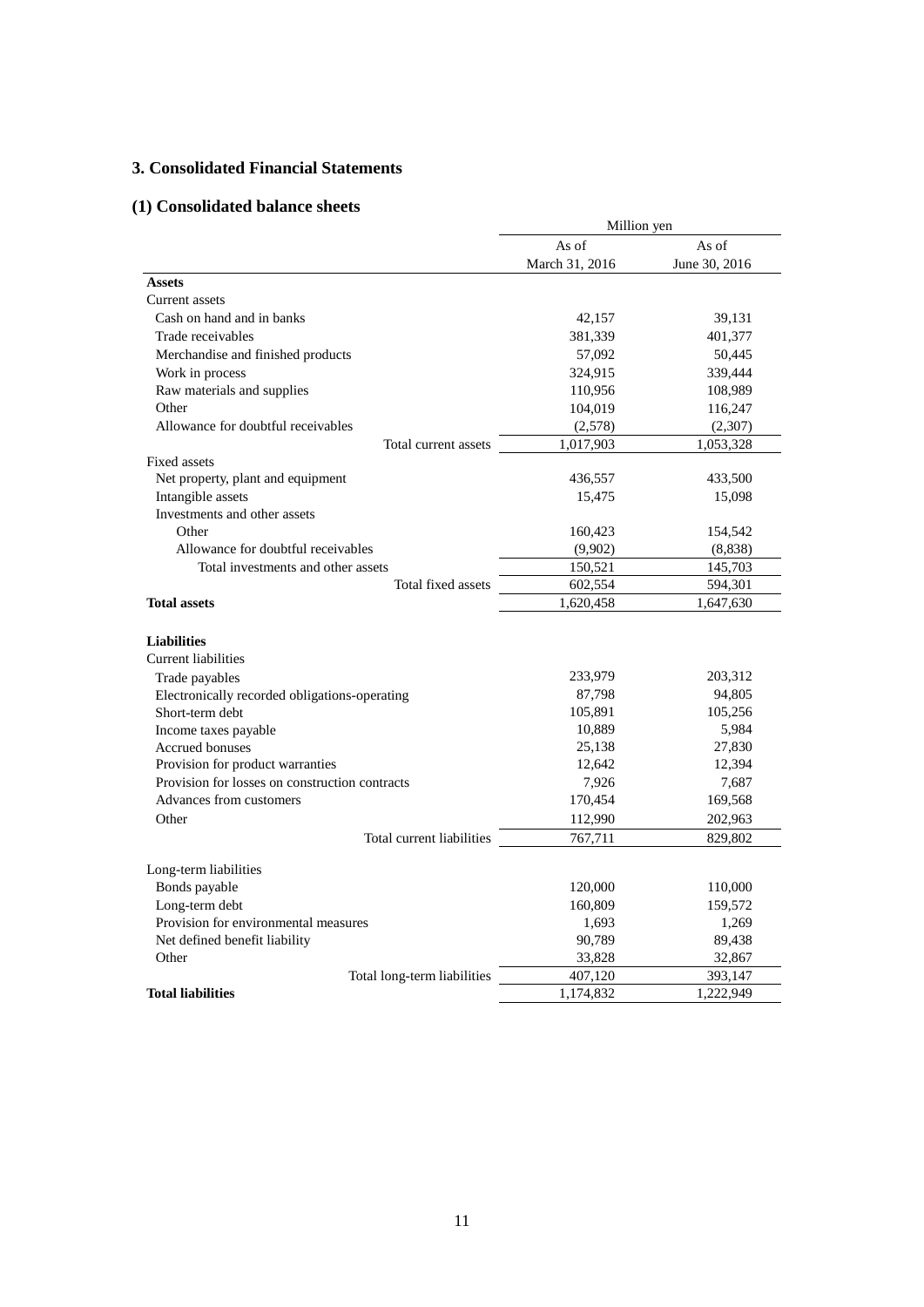| <b>Net assets</b>                                       |           |           |
|---------------------------------------------------------|-----------|-----------|
| Shareholders' equity                                    |           |           |
| Common stock                                            | 104,484   | 104,484   |
| Capital surplus                                         | 54,394    | 54,394    |
| Retained earnings                                       | 279,627   | 272,723   |
| Treasury stock                                          | (86)      | (87)      |
| Total shareholders' equity                              | 438.419   | 431.514   |
| Accumulated other comprehensive income                  |           |           |
| Net unrealized gains (losses) on securities, net of tax | 2.705     | 1,994     |
| Deferred gains (losses) on hedges                       | 692       | 1,104     |
| Foreign currency translation adjustment                 | 8.990     | (4,770)   |
| Remeasurements of defined benefit plans                 | (19, 439) | (18,526)  |
| Total accumulated other comprehensive income            | (7,051)   | (20, 198) |
| Non-controlling interests                               | 14,257    | 13,364    |
| <b>Total net assets</b>                                 | 445.625   | 424,680   |
| Total net assets and liabilities                        | 1,620,458 | 1.647.630 |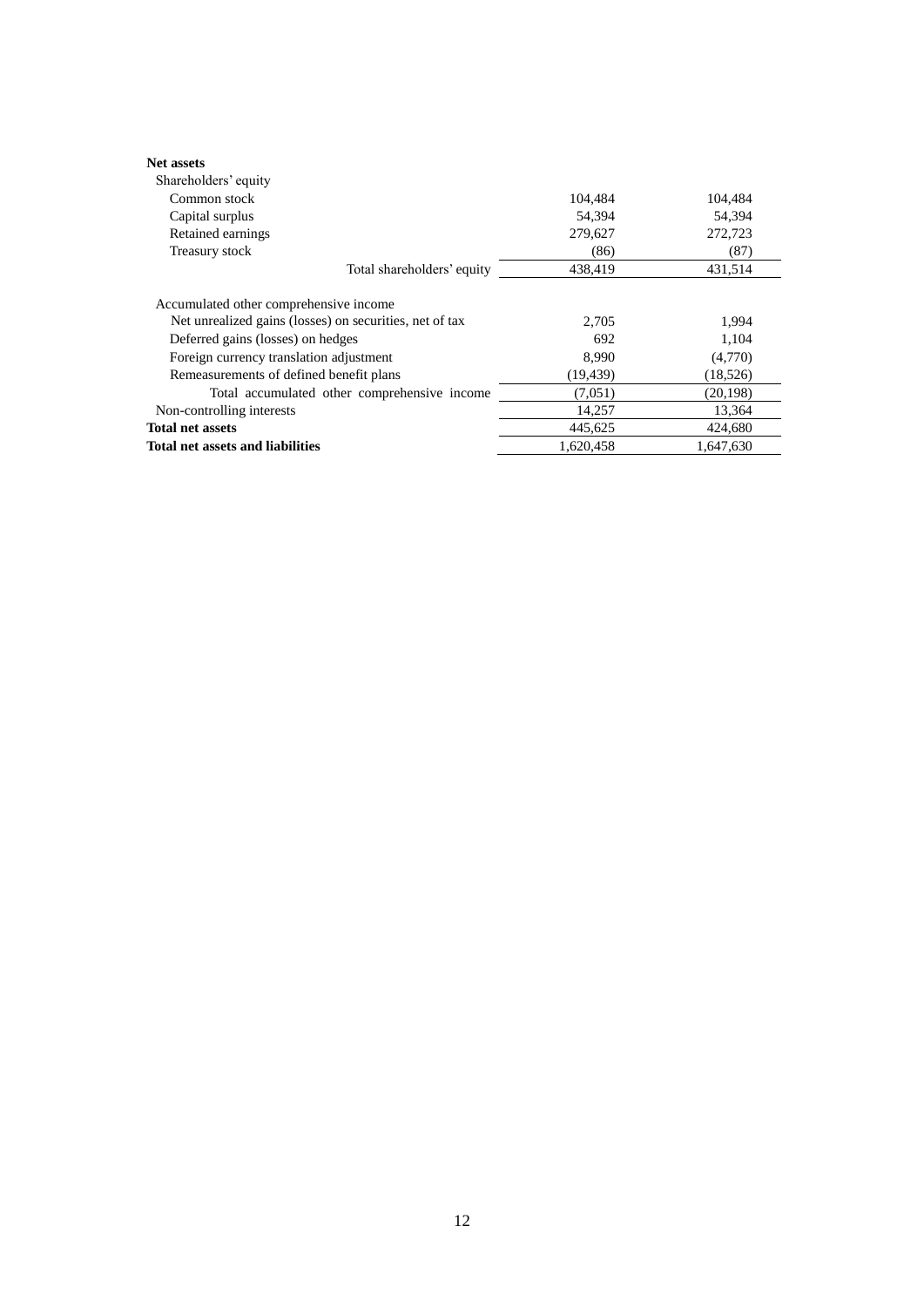# (**2) Consolidated statements of income and comprehensive income**

## **Consolidated statements of income**

| onsonuateu statements of meome                                   | Million yen                         |                                     |  |  |
|------------------------------------------------------------------|-------------------------------------|-------------------------------------|--|--|
|                                                                  | Three months ended<br>June 30, 2015 | Three months ended<br>June 30, 2016 |  |  |
| Net sales                                                        | 340,042                             | 339,859                             |  |  |
| Cost of sales                                                    | 281,225                             | 280,201                             |  |  |
| Gross profit                                                     | 58,816                              | 59,658                              |  |  |
| Selling, general and administrative expenses                     |                                     |                                     |  |  |
| Salaries and benefits                                            | 12,466                              | 12,097                              |  |  |
| R&D expenses                                                     | 8,620                               | 9,414                               |  |  |
| Other                                                            | 22,909                              | 22,188                              |  |  |
| Total selling, general and administrative expenses               | 43,996                              | 43,700                              |  |  |
| Operating income                                                 | 14,819                              | 15,958                              |  |  |
| Non-operating income                                             |                                     |                                     |  |  |
| Interest income                                                  | 167                                 | 141                                 |  |  |
| Dividend income                                                  | 127                                 | 121                                 |  |  |
| Equity in income of non-consolidated subsidiaries and affiliates | 250                                 | 929                                 |  |  |
| Gain on sale of fixed assets                                     | 615                                 | 676                                 |  |  |
| Reversal of allowance for doubtful accounts                      | 66                                  | 1,212                               |  |  |
| Other                                                            | 924                                 | 576                                 |  |  |
| Total non-operating income                                       | 2,152                               | 3,657                               |  |  |
| Non-operating expenses                                           |                                     |                                     |  |  |
| Interest expense                                                 | 883                                 | 722                                 |  |  |
| Foreign exchange losses                                          | 276                                 | 11,382                              |  |  |
| Other                                                            | 452                                 | 1,773                               |  |  |
| Total non-operating expenses                                     | 1,613                               | 13,878                              |  |  |
| Recurring profit                                                 | 15,358                              | 5,738                               |  |  |
| Extraordinary income                                             |                                     |                                     |  |  |
| Gain on sale of fixed assets                                     |                                     | $(1*)$ 2,202                        |  |  |
| Total extraordinary income                                       |                                     | 2,202                               |  |  |
| Income before income taxes                                       | 15,358                              | 7,940                               |  |  |
| Income taxes                                                     | 7,568                               | 2,854                               |  |  |
| Net income                                                       | 7,790                               | 5,085                               |  |  |
| Net income attributable to non-controlling interests             | 297                                 | 288                                 |  |  |
| Net income attributable to owners of parent                      | 7,492                               | 4,797                               |  |  |

# **Consolidated statements of comprehensive income**

|                                                                                        | Million yen                         |                                     |  |
|----------------------------------------------------------------------------------------|-------------------------------------|-------------------------------------|--|
|                                                                                        | Three months ended<br>June 30, 2015 | Three months ended<br>June 30, 2016 |  |
| Net income                                                                             | 7,790                               | 5,085                               |  |
| Other comprehensive income                                                             |                                     |                                     |  |
| Net unrealized gains (losses) on securities                                            | 416                                 | (730)                               |  |
| Deferred gains (losses) on hedges                                                      | 39                                  | 415                                 |  |
| Foreign currency translation adjustment                                                | 662                                 | (10, 497)                           |  |
| Remeasurements of defined benefit plans                                                | 332                                 | 931                                 |  |
| Share of other comprehensive income of associates accounted<br>for using equity method | (130)                               | (4,002)                             |  |
| Total other comprehensive income                                                       | 1,320                               | (13,882)                            |  |
| Comprehensive Income attributable to:                                                  | 9,110                               | (8,797)                             |  |
| Owners of parent                                                                       | 8,801                               | (8,349)                             |  |
| Non-controlling interests                                                              | 309                                 | (447)                               |  |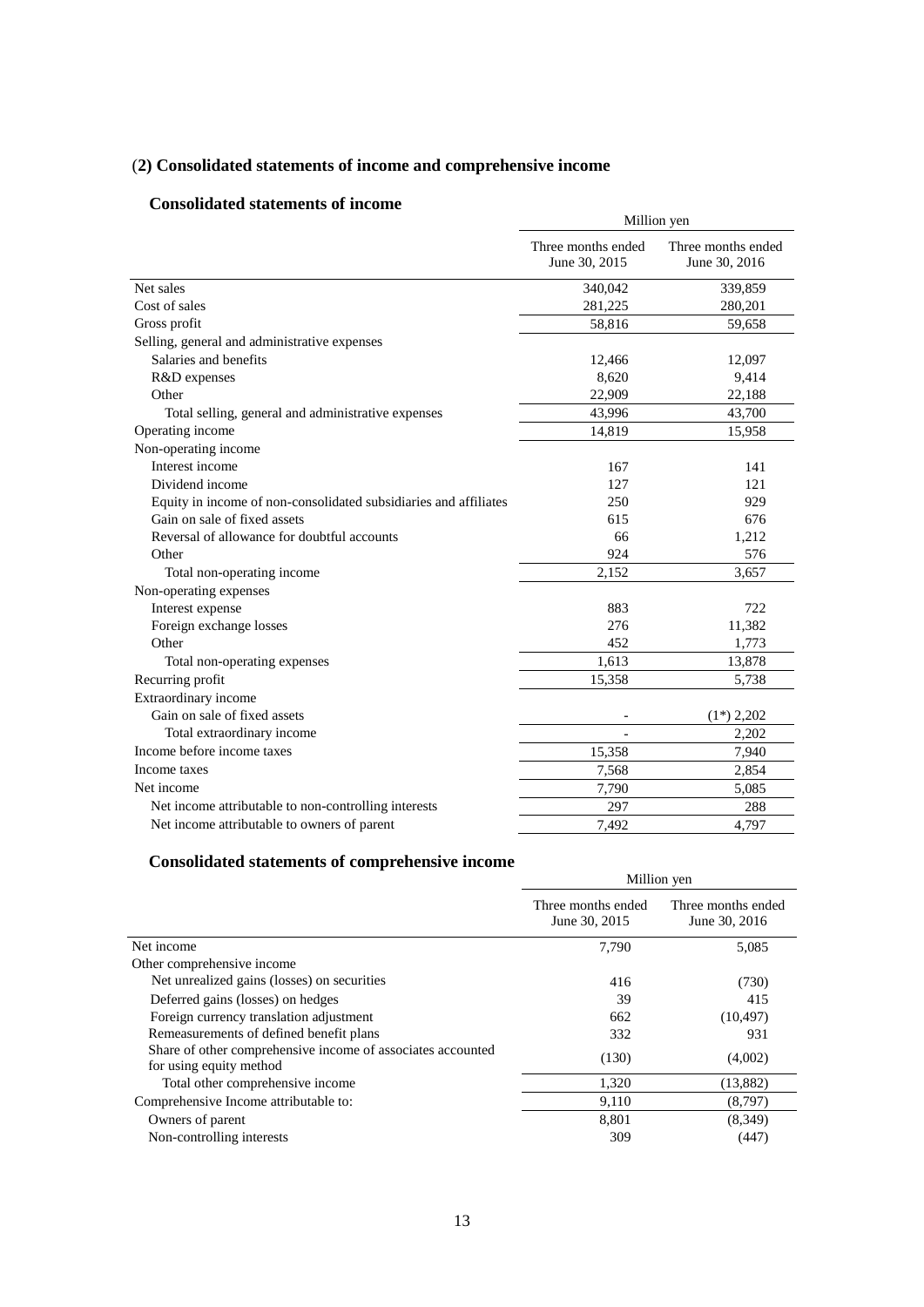### (**3) Notes on financial statements**

*Notes on the going-concern assumption* 

Not applicable

*Notes on significant changes in the amount of shareholders' equity*

Not applicable

*Related to consolidated statements of income*

(1\*)Gain on sale of fixed assets

Three months ended June 30, 2016 (April 1, 2016 – June 30, 2016)

In conjunction with the sale of the land and building of the Company's Tokyo office.

## *Segment information and others Segment information*

### 1. Three months ended June 30, 2015 (April 1, 2015 – June 30, 2015)

(1) Sales and income (loss) by reportable segment

|                           |                |                       |             | Million yen                             |
|---------------------------|----------------|-----------------------|-------------|-----------------------------------------|
|                           | External sales | Intersegment<br>sales | Total sales | Operating<br>$inc\overline{one}$ (loss) |
| Ship & Offshore Structure | 23.484         | 683                   | 24,168      | (591)                                   |
| <b>Rolling Stock</b>      | 32,155         | 126                   | 32,282      | 1,500                                   |
| Aerospace                 | 76,038         | 344                   | 76,382      | 8,477                                   |
| Gas Turbine & Machinery   | 51,970         | 3,309                 | 55,280      | 3,619                                   |
| Plant & Infrastructure    | 23.499         | 2.574                 | 26,073      | (120)                                   |
| Motorcycle & Engine       | 72,115         | 167                   | 72,283      | (1,025)                                 |
| Precision Machinery       | 29.985         | 3.269                 | 33,255      | 1,869                                   |
| Other                     | 30,792         | 8.443                 | 39,235      | 864                                     |
| Reportable segment total  | 340,042        | 18.918                | 358,961     | 14,594                                  |
| Adjustments*1             |                | (18,918)              | (18,918)    | 225                                     |
| Consolidated total        | 340,042        |                       | 340,042     | 14.819                                  |

Notes: 1. Breakdown of adjustments:

|                           | Million yen |
|---------------------------|-------------|
| Income                    | Amount      |
| Intersegment transactions | (83         |
| Corporate expenses*       | 308         |
| Total                     |             |

\*Corporate expenses mainly comprise general and administrative expenses not attributed to reportable segments.

2. Segment income adjustments are based on operating income reported on the consolidated statements of income for the corresponding period.

 (2) Impairment loss on fixed assets and goodwill by reportable segment Not applicable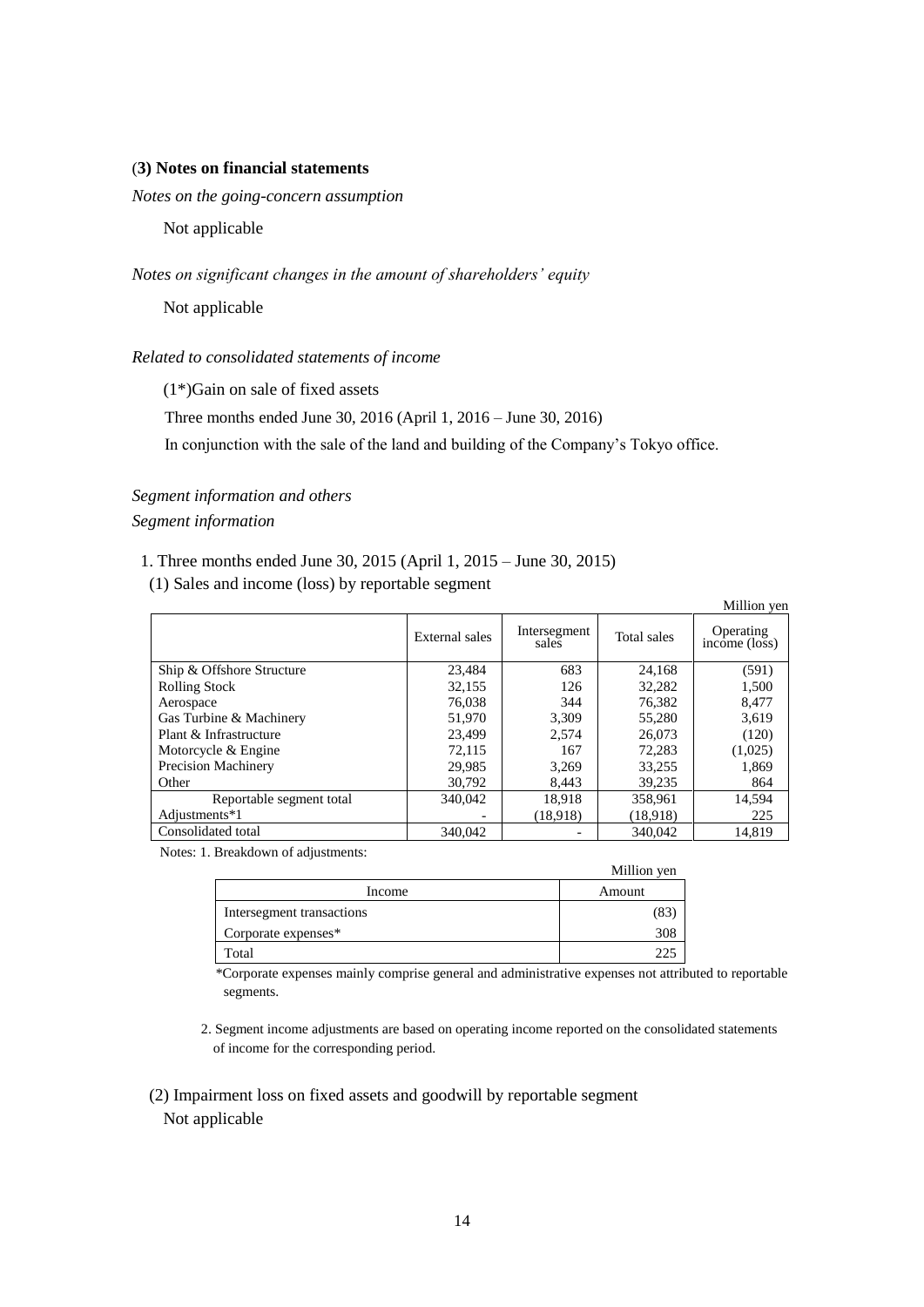## 2. Three months ended June 30, 2016 (April 1, 2016 – June 30, 2016)

(1) Sales and income (loss) by reportable segment

|                            |                |                       |             | Million yen                |
|----------------------------|----------------|-----------------------|-------------|----------------------------|
|                            | External sales | Intersegment<br>sales | Total sales | Operating<br>income (loss) |
| Ship & Offshore Structure  | 31,155         | 468                   | 31,623      | 614                        |
| <b>Rolling Stock</b>       | 28,801         | 8                     | 28,810      | 711                        |
| Aerospace                  | 80,054         | 600                   | 80.654      | 9,573                      |
| Gas Turbine & Machinery    | 49.107         | 3.142                 | 52,249      | 3,246                      |
| Plant & Infrastructure     | 31.771         | 2.041                 | 33.813      | 611                        |
| Motorcycle & Engine        | 69,288         | 198                   | 69.487      | 331                        |
| <b>Precision Machinery</b> | 32,945         | 3.039                 | 35,984      | 2,135                      |
| Other                      | 16,735         | 7,875                 | 24,610      | 700                        |
| Reportable segment total   | 339,859        | 17,375                | 357,235     | 17,926                     |
| Adjustments*1              |                | (17, 375)             | (17, 375)   | (1,968)                    |
| Consolidated total         | 339,859        |                       | 339,859     | 15,958                     |

Notes: 1. Breakdown of adjustments:

| $\sim$ $\sim$             | Million yen |
|---------------------------|-------------|
| Income                    | Amount      |
| Intersegment transactions |             |
| Corporate expenses*       | (1,945)     |
| Total                     | (1.968)     |

\* Corporate expenses mainly comprise general and administrative expenses not attributed to reportable segments.

2. Segment income adjustments are based on operating income reported on the consolidated statements of income for the corresponding period.

### (2) Impairment loss on fixed assets and goodwill by reportable segment

Not applicable

## **4. Supplementary information**

### **(1) Consolidated cash flow statements (condensed)**

|                                            | Million yen                         |                                     |  |
|--------------------------------------------|-------------------------------------|-------------------------------------|--|
|                                            | Three months ended<br>June 30, 2015 | Three months ended<br>June 30, 2016 |  |
| Cash flow from operating activities        | (67, 444)                           | (70, 326)                           |  |
| Cash flow from investing activities        | (20, 850)                           | (13,032)                            |  |
| Cash flow from financing activities        | 84,381                              | 78.439                              |  |
| Cash and cash equivalents at end of period | 42,865                              | 35,165                              |  |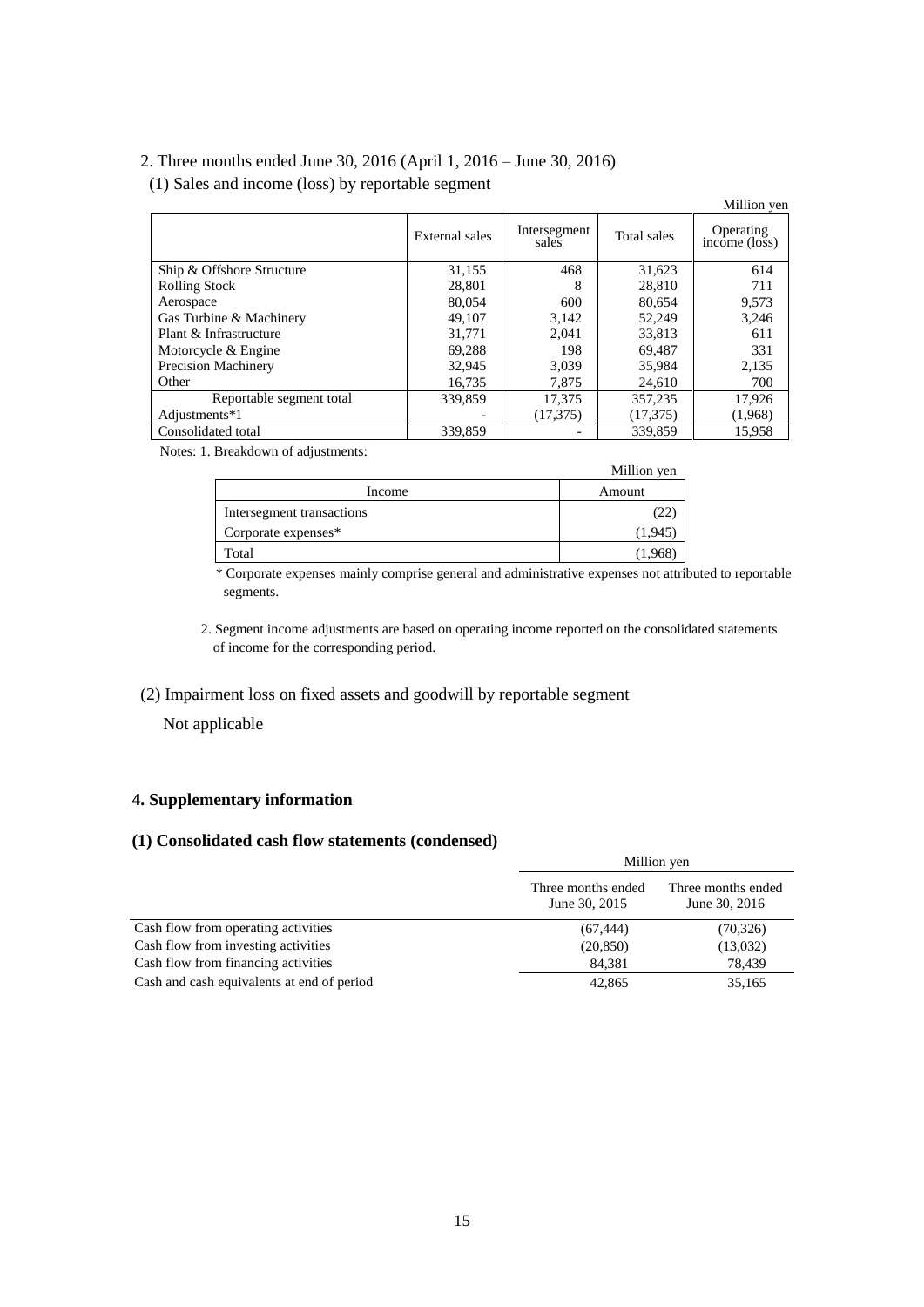# **(2) Orders and sales (consolidated)**

### **Orders received**

|                           | June 30, 2015 | Three months ended | Three months ended | June 30, 2016 | March 31, 2016 | Year ended |
|---------------------------|---------------|--------------------|--------------------|---------------|----------------|------------|
|                           | million yen   | % of total         | million yen        | % of total    | million yen    | % of total |
| Ship & Offshore Structure | 17,259        | 5.0                | 2.298              | 0.8           | 98.394         | 5.8        |
| <b>Rolling Stock</b>      | 46.976        | 13.6               | 23,283             | 9.0           | 132,133        | 7.8        |
| Aerospace                 | 52,673        | 15.3               | 41,690             | 16.1          | 464,286        | 27.4       |
| Gas Turbine & Machinery   | 35,225        | 10.2               | 50,652             | 19.5          | 288,903        | 17.0       |
| Plant & Infrastructure    | 55.394        | 16.1               | 18,044             | 6.9           | 138,775        | 8.1        |
| Motorcycle & Engine       | 72.115        | 20.9               | 69.288             | 26.7          | 333,595        | 19.6       |
| Precision Machinery       | 31,130        | 9.0                | 33.121             | 12.8          | 133,191        | 7.8        |
| Other                     | 32,947        | 9.5                | 20.223             | 7.8           | 104,407        | 6.1        |
| Total                     | 343,723       | 100.0              | 258,604            | 100.0         | 1.693.687      | 100.0      |

Note: The Motorcycle & Engine segment's orders received are equal to its net sales as production is based mainly on estimated demand.

### **Net sales**

|                            | Three months ended<br>June 30, 2015 |            | Three months ended<br>June 30, 2016 |            | Year ended<br>March 31, 2016 |            |
|----------------------------|-------------------------------------|------------|-------------------------------------|------------|------------------------------|------------|
|                            | million ven                         | % of total | million ven                         | % of total | million ven                  | % of total |
| Ship & Offshore Structure  | 23.484                              | 6.9        | 31,155                              | 9.1        | 94,888                       | 6.1        |
| <b>Rolling Stock</b>       | 32,155                              | 9.4        | 28,801                              | 8.4        | 146,646                      | 9.5        |
| Aerospace                  | 76,038                              | 22.3       | 80,054                              | 23.5       | 351,858                      | 22.8       |
| Gas Turbine & Machinery    | 51,970                              | 15.2       | 49.107                              | 14.4       | 236,445                      | 15.3       |
| Plant & Infrastructure     | 23.499                              | 6.9        | 31.771                              | 9.3        | 135,668                      | 8.8        |
| Motorcycle & Engine        | 72.115                              | 21.2       | 69,288                              | 20.3       | 333,595                      | 21.6       |
| <b>Precision Machinery</b> | 29,985                              | 8.8        | 32.945                              | 9.6        | 133,175                      | 8.6        |
| Other                      | 30.792                              | 9.0        | 16,735                              | 4.9        | 108,817                      | 7.0        |
| Total                      | 340,042                             | 100.0      | 339,859                             | 100.0      | 1,541,096                    | 100.0      |

### **Order backlog**

|                           | March 31, 2016 | Year ended               | Three months ended | June 30, 2016 | Three months ended<br>June 30, 2015 |            |
|---------------------------|----------------|--------------------------|--------------------|---------------|-------------------------------------|------------|
|                           | million ven    | % of total               | million yen        | % of total    | million yen                         | % of total |
| Ship & Offshore Structure | 259,921        | 13.4                     | 220.413            | 12.1          | 260,407                             | 14.1       |
| <b>Rolling Stock</b>      | 375,729        | 19.5                     | 351.393            | 19.4          | 428,608                             | 23.2       |
| Aerospace                 | 608,352        | 31.5                     | 560,512            | 30.9          | 484,663                             | 26.2       |
| Gas Turbine & Machinery   | 381,787        | 19.8                     | 366,046            | 20.2          | 323,275                             | 17.5       |
| Plant & Infrastructure    | 255,944        | 13.2                     | 264,604            | 14.6          | 290,129                             | 15.7       |
| Motorcycle & Engine       |                | $\overline{\phantom{a}}$ |                    |               |                                     |            |
| Precision Machinery       | 26,358         | 1.3                      | 26,534             | 1.4           | 27.471                              | 1.4        |
| Other                     | 17,863         | 0.9                      | 21,352             | 1.1           | 30,690                              | 1.6        |
| Total                     | 1.925.957      | 100.0                    | 1.810.857          | 100.0         | 1.845.246                           | 100.0      |